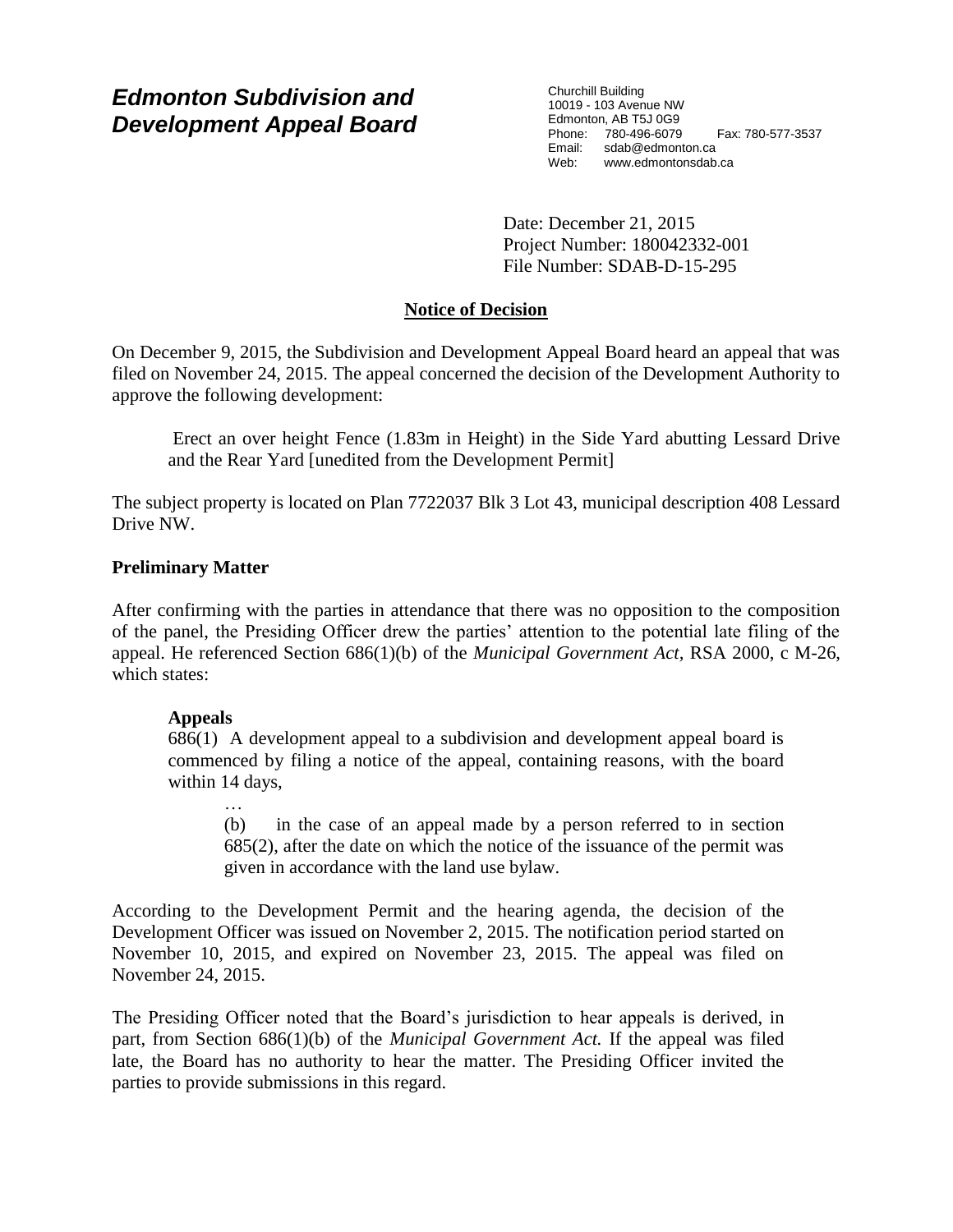# *i. Position of the Appellant, Ms. C. Dowbiggin*

Ms. Dowbiggin indicated that she first became aware of the development approval upon receipt of a letter by mail. She was unable to clarify the exact date she received the letter. She stated that she "probably" filed her appeal on November 24, 2015, as indicated on the hearing agenda.

# *ii. Position of the Development Officer, Mr. Jason Xie*

Mr. Xie indicated that the development approval decision was published in the *Edmonton Journal* newspaper. Publication coincides with the beginning of the notice period as stated on the Development Permit, that being November 10 to November 23, 2015. The Board noted that the notice requirements pursuant to Section 20.1 of the *Edmonton Zoning Bylaw* require notice both by mail and by publication in a newspaper. Mr. Xie requested a recess so that he could obtain information regarding the notice dates, and the Board granted his request.

After a 30 minutes recess, the Board reconvened and Mr. Xie submitted Exhibit "A", a copy of a page from the *Edmonton Journal*. Exhibit "A" showed that the advertisement for the development approval for the subject property at 408 Lessard Drive NW was published on November 10, 2015.

Mr. Xie also submitted Exhibit "B", a screenshot from an internal City of Edmonton workflow management program which showed that a Department mail clerk completed the mail notice on November 4, 2015, and that the notice was sent for mailout on November 5, 2015.

### **Decision on the Preliminary Matter**

The appeal was filed on time and the Board has jurisdiction to hear the matter.

# **Reasons of the Board on the Preliminary Matter**

The Board notes that Section 686(1)(b) of the *Municipal Government Act* states, in part:

A development appeal to a subdivision and development appeal board is commenced by filing a notice of the appeal, containing reasons, with the board *within 14 days… after the date* on which the notice of the issuance of the permit was given in accordance with the land use bylaw. [emphasis added]

Section 20.1 of the *Edmonton Zoning Bylaw* requires notice both by mail and by newspaper publication. As such, the notification period would not have been triggered until the later of mailing the notice or publishing the notice. In this case, the later event was the publication of the notice on November 10.

The Board applied Section 22(7) of the *Interpretation Act*, RSA 2000, c I-8, which states: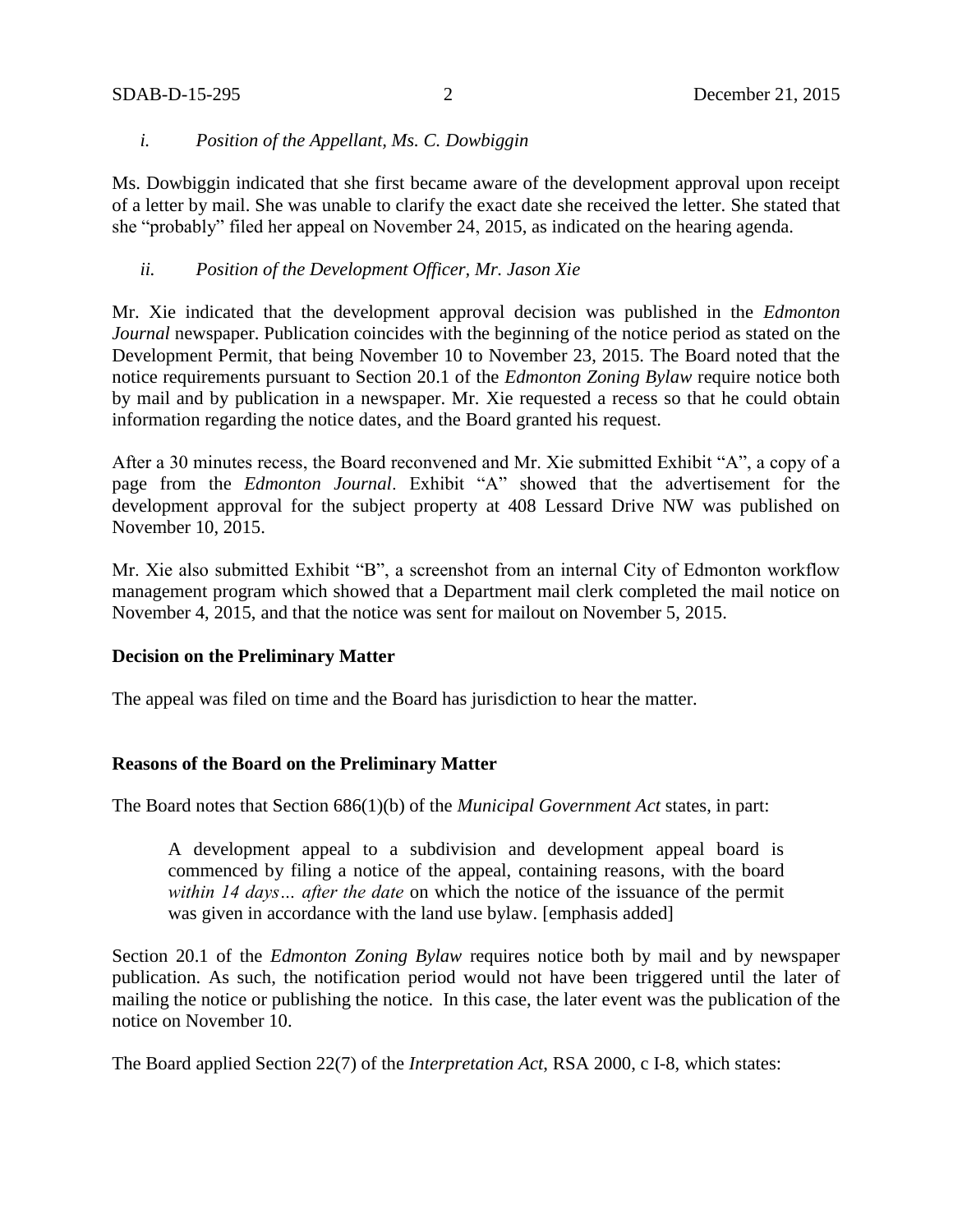If an enactment provides that anything is to be done within a time after, from, of or before a specified day, the time does not include that day.

Since the decision was published on November 10, 2015, and in accordance with Section 22(7) of the *Interpretation Act*, the notification period would have started on November 11, 2015 rather than November 10, 2015, and would have run until November 24, 2015.

Since the Appellant filed her appeal on November 24, 2015, the appeal was filed on time and the Board therefore has jurisdiction to hear the matter.

## **Summary of Hearing:**

The subject site is zoned RF1 Single Detached Residential Zone. The development permit application was approved, subject to conditions, and subsequently appealed by an adjacent property owner.

Prior to the hearing, the following information was provided to the Board, copies of which are on file:

- Copy of the Development Application and the Approved Permit;
- Written submissions of the Development Officer, dated December 2, 2015, with the following documents:
	- o Response from EPCOR, dated October 8, 2015;
	- o Response from Atco, dated Oct 16, 2015;
	- o Response from Drainage, dated October 21, 2015;
- Respondent's PowerPoint Presentation, received December 9, 2015;
- Petition letters in support of the development; and
- One online response from a neighbouring property owner in support of the development.

# *i. Position of the Appellant, Ms. C. Dowbiggin*

- 1. Ms. Dowbiggin stated that she has no problems with her neighbours wishing to have privacy in their yard.
- 2. Her concern is with the development's design, which she believes will detract from the beauty of the neighbourhood, and could affect the resell value of her own home.
- 3. Rather than the proposed 6 foot tall fence which will protrude beyond the length of the front door and create a sense of a fortress, she would prefer that other options be considered.
- 4. She suggested several alternatives, including a 4 foot tall front fence, which would be more characteristic of the neighbourhood.
- 5. The Board referenced a photograph which had been attached to the Minor Development Application. The photograph depicted the street view from the north yard of the subject site
- 6. The Board noted that one of the properties in the photograph appeared to have a 6 foot tall fence, which may be indicative that such fences are typical of the neighbourhood.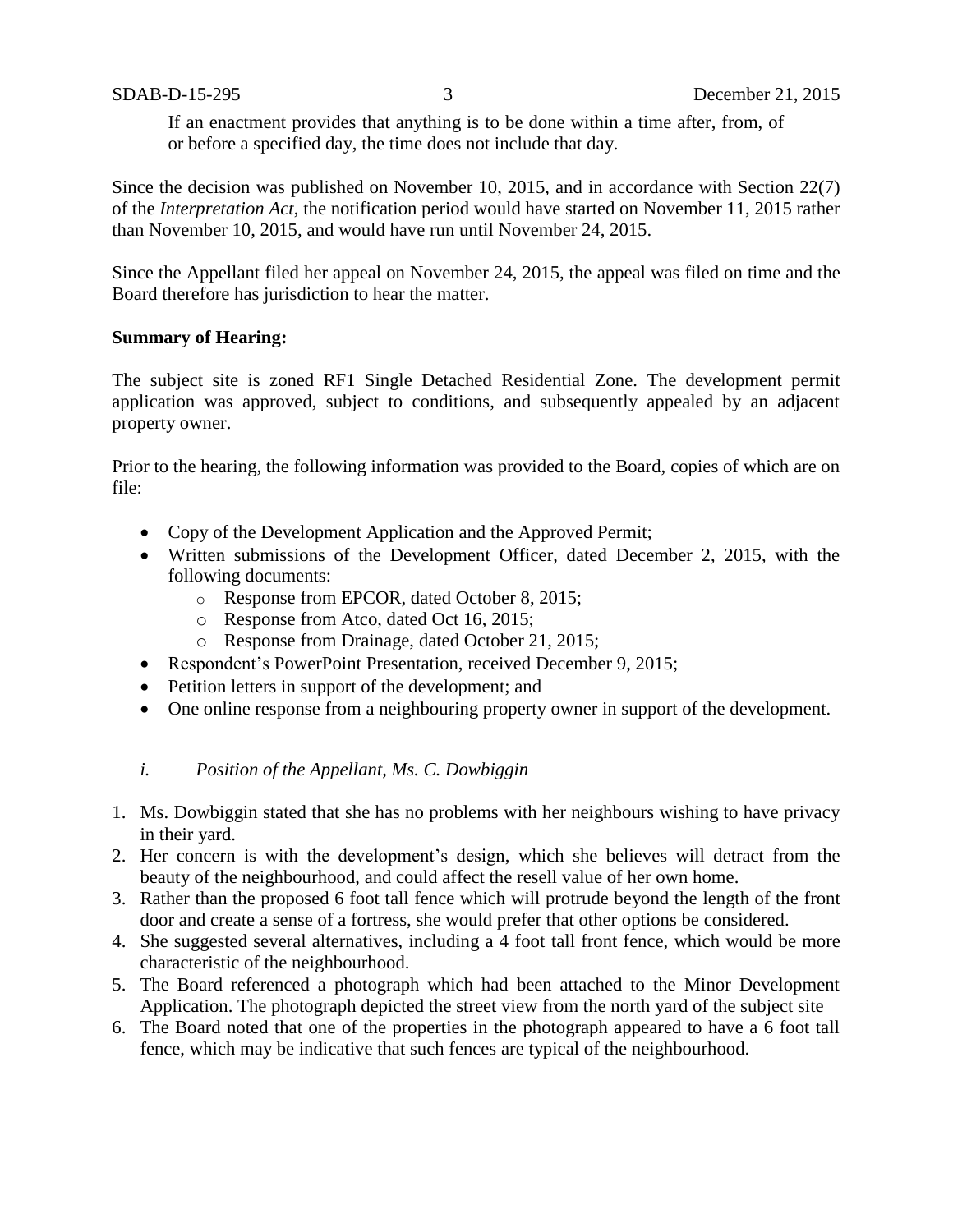- 7. The Appellant acknowledged the height was indeed 6 foot tall; however, she pointed out that the fence in the photograph did not protrude as much as the proposed development.
- 8. She also stated that she had no objections to the tall fence installed at 394 Lessard Drive because the property is beautifully landscaped and decorated.
- 9. The Board drew her attention to the portion of the proposed fence that does not protrude into the side yard, and noted that the applicants are permitted to install a 6 foot tall fence in this section.
- 10. Ms. Dowbiggen acknowledged her understanding that this portion does not require a variance, but she reiterated that installing a 6 foot tall fence next to a low-lying brick fence that has been in place since 1979 gives people the impression that the neighbourhood is not friendly.
- 11. In conclusion, she stated that she did not conduct a neighbourhood consultation because she felt it would be too divisive. She sees the appeal as an opportunity to express how she feels about the development.

# *ii. Position of the Development Officer, Mr. J. Xie*

- 1. He noted that on the original permit, the "Scope of Permit" section stated that the development was for an "over height Fence (1.83m in Height) in the Side Yard". He stated that the Development Permit is, in fact, for the Side Yard, Front Yard and Rear Yard.
- 2. He clarified that he has no other recommended conditions for the Board's consideration, other than those already included in the Development Permit.
- 3. He confirmed that anything beyond the foremost edge of the house and garage on either side of the lot must be 1.2 m, with a variance of up to 1.85 m permitted.
- 4. He did not believe that the subject site poses an undue hardship.

# *iii. Position of the Respondent, Ms. E. Markus*

- 1. She expressed her appreciation for the Appellant's opinions.
- 2. The proposed fence will provide privacy and increase security and safety. It is also located well within the property lines and will not affect driver sightlines.
- 3. No neighbours have objected to the development, and in fact, she had discussed the development with her immediate neighbours long ago.
- 4. There is no privacy in her existing back yard. There is considerable bicycle and foot traffic that goes past her property on the way to and from the neighbouring ravine. Even in the winter, pedestrians will walk by with their dogs.
- 5. The proposed fence will not interfere with access to the trails because it is within property lines.
- 6. She explained that the street grade is below the patio grade. All the properties within the keyhole crescent are two-storey homes, so the grade difference allows her neighbours to look down into her yard. The proposed fence will reduce visual access.
- 7. Another key concern is safety and security: her patio is completely open, and patios are a target for petty theft. In addition, her grandchildren will play in the west yard, and a 6 foot tall fence is less "climbable".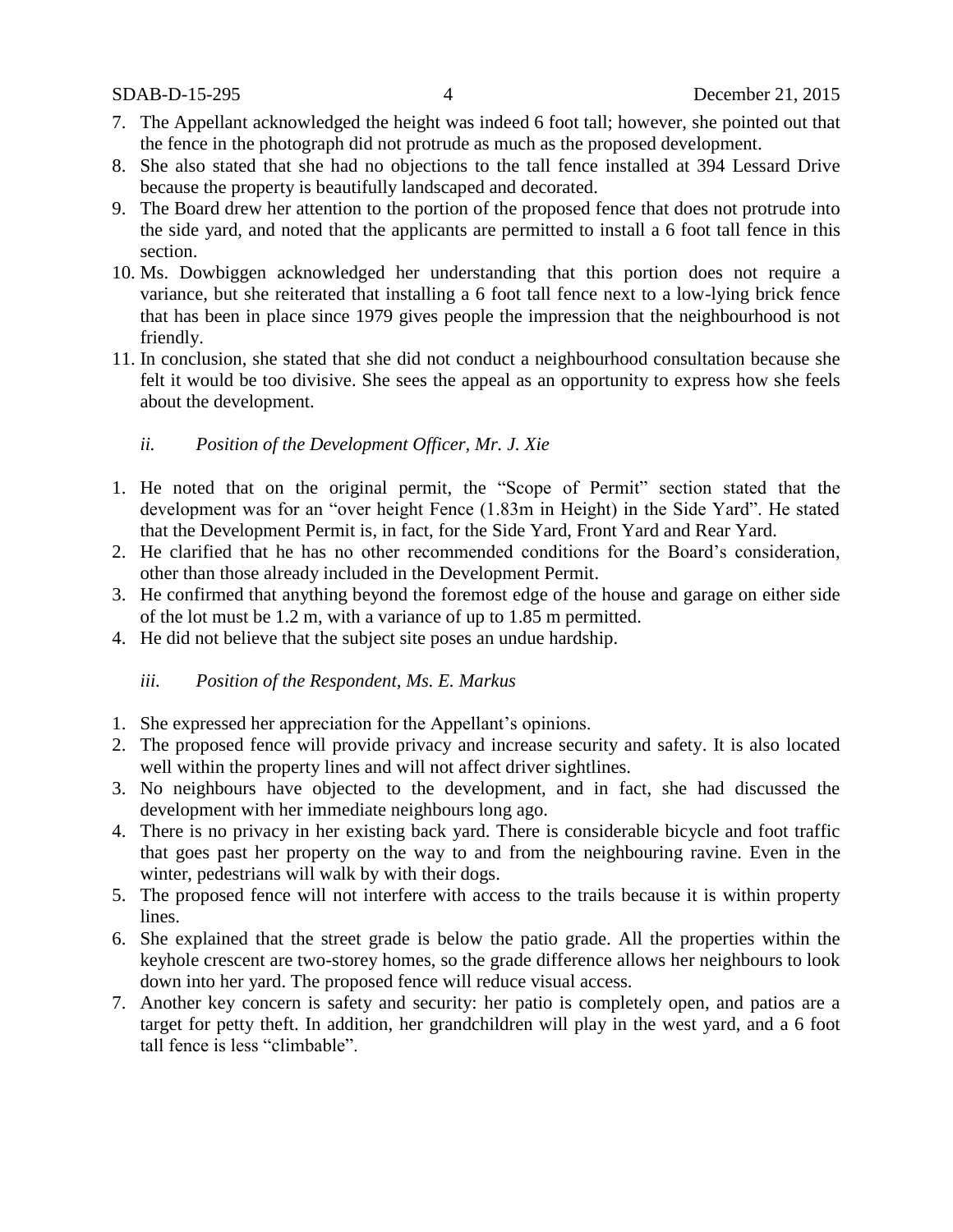- 8. She drew attention to the slope of the property and the 1 foot tall retaining wall. A regular 4 foot fence would result in the bottom 1 foot effectively "disappearing", leaving only 3 foot of visual screening above the patio.
- 9. She referred to a Google Maps image showing her house from the perspective of the property across the street. From that angle, it is evident that the spruce tree on her property will block most of the side fence; the neighour to her rear has also planted many shrubs that will block part of the fence.
- 10. She showed photos of neighbouring properties with tall, dense fences.
- 11. With respect to the Appellant's concerns about aesthetics, she noted that surrounding backyards have wire fences, but hers will be paneled cedar and completely finished. There will also be flowers and shrubs to beautify the fence.

## *iv. Rebuttal of the Appellant, Ms. C. Dowbiggin*

- 1. She questioned why the front and side yards are being developed now, after so many years.
- 2. Although it may appear that all neighbours are in support, she believes there is sometimes social pressure to go along with things for the sake of the community and maintaining good relations.

### **Decision:**

The appeal is **DENIED** and the decision of the Development Authority is **UPHELD**. The development is **GRANTED** as applied for to the Development Authority, subject to the **CONDITIONS** as set out in the Development Permit.

### **Reasons for Decision:**

The Board finds the following:

- 1. The Appellant demonstrated no neighbourhood support for the appeal. On the other hand, the Respondent demonstrated overwhelming neighbourhood support, with 17 neighbours indicating verbal support during the consultation, or in writing, and with no objection from the community league.
- 2. The Appellant failed to indicate that she would suffer demonstrable loss from the development. For example, she provided no appraisal showing that the value of her property would be negatively impacted.
- 3. The Appellant confirmed that the appeal is solely based on her opinion of the development's proposed design.
- 4. The Board accepts the security concerns highlighted by the Respondent regarding the grading of her corner lot and how a shorter fence will be more "climbable".
- 5. The Respondent expressed clear plans for significant landscaping to mitigate the appearance of fence, which will be constructed of cedar wood, rather than less natural looking materials such as plastics or metals.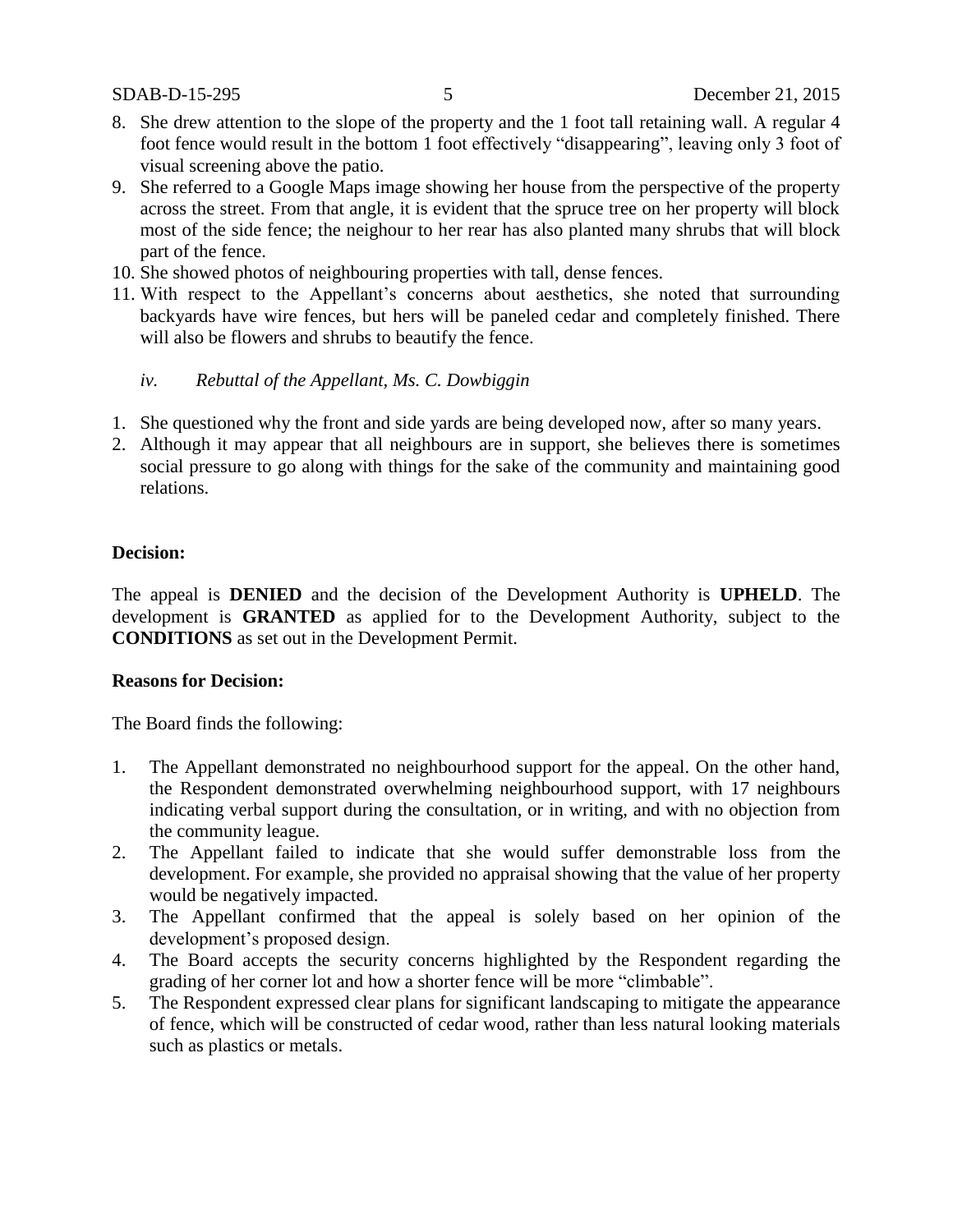- 6. The Board finds that the development poses no impact to traffic, sightlines or safety concerns.
- 7. The Board accepts the submissions of the Development Officer in his written report, and incorporates the recommended conditions contained in the Permit.
- 8. The Board is satisfied that, based on the above reasons, the proposed development will not unduly interfere with the amenities of the neighbourhood, nor materially interfere with or affect the use, enjoyment or value of neighbouring parcels of land.

### **Important Information for the Applicant/Appellant**

- 1. This is not a Building Permit. A Building Permit must be obtained separately from the Sustainable Development Department, located on the  $5<sup>th</sup>$  Floor, 10250 – 101 Street, Edmonton.
- 2. Obtaining a Development Permit does not relieve you from complying with:
	- a) the requirements of the *Edmonton Zoning Bylaw*, insofar as those requirements have not been relaxed or varied by a decision of the Subdivision and Development Appeal Board;
	- b) the requirements of the *Alberta Safety Codes Act*, RSA 2000, c S-1;
	- c) the requirements of the *Permit Regulation*, Alta Reg 204/2007;
	- d) the requirements of any other appropriate federal, provincial or municipal legislation; and
	- e) the conditions of any caveat, covenant, easement or other instrument affecting a building or land.
- 3. When an application for a Development Permit has been approved by the Subdivision and Development Appeal Board, it shall not be valid unless and until any conditions of approval, save those of a continuing nature, have been fulfilled.
- 4. A Development Permit will expire in accordance to the provisions of Section 22 of the *Edmonton Zoning Bylaw 12800*, as amended.
- 5. This decision may be appealed to the Alberta Court of Appeal on a question of law or jurisdiction under Section 688 of the *Municipal Government Act*, RSA 2000, c M-26. If the Subdivision and Development Appeal Board is served with notice of an application for leave to appeal its decision, such notice shall operate to suspend the Development Permit.
- 6. When a decision on a Development Permit application has been rendered by the Subdivision and Development Appeal Board, the enforcement of that decision is carried out by the Sustainable Development Department, located on the 5th Floor, 10250 – 101 Street, Edmonton.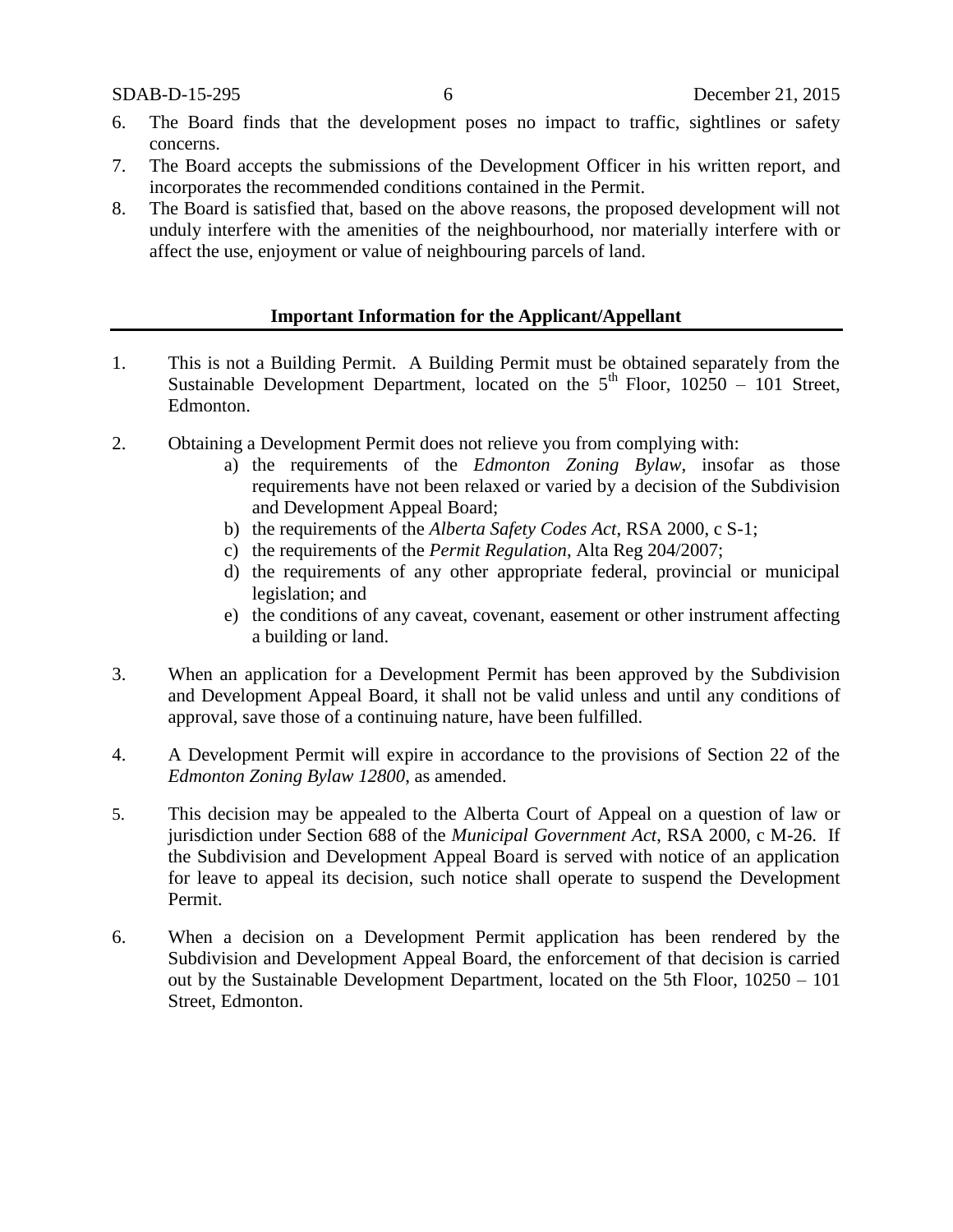SDAB-D-15-295 7 December 21, 2015

*NOTE: The City of Edmonton does not conduct independent environmental checks of land within the City. If you are concerned about the stability of this property for any purpose, you should conduct your own tests and reviews. The City of Edmonton, when issuing a development permit, makes no representations and offers no warranties as to the suitability of the property for any purpose or as to the presence or absence of any environmental contaminants on the property.*

Wingto 7-714

Mr. W. Tuttle, Presiding Officer Subdivision and Development Appeal Board

c.c.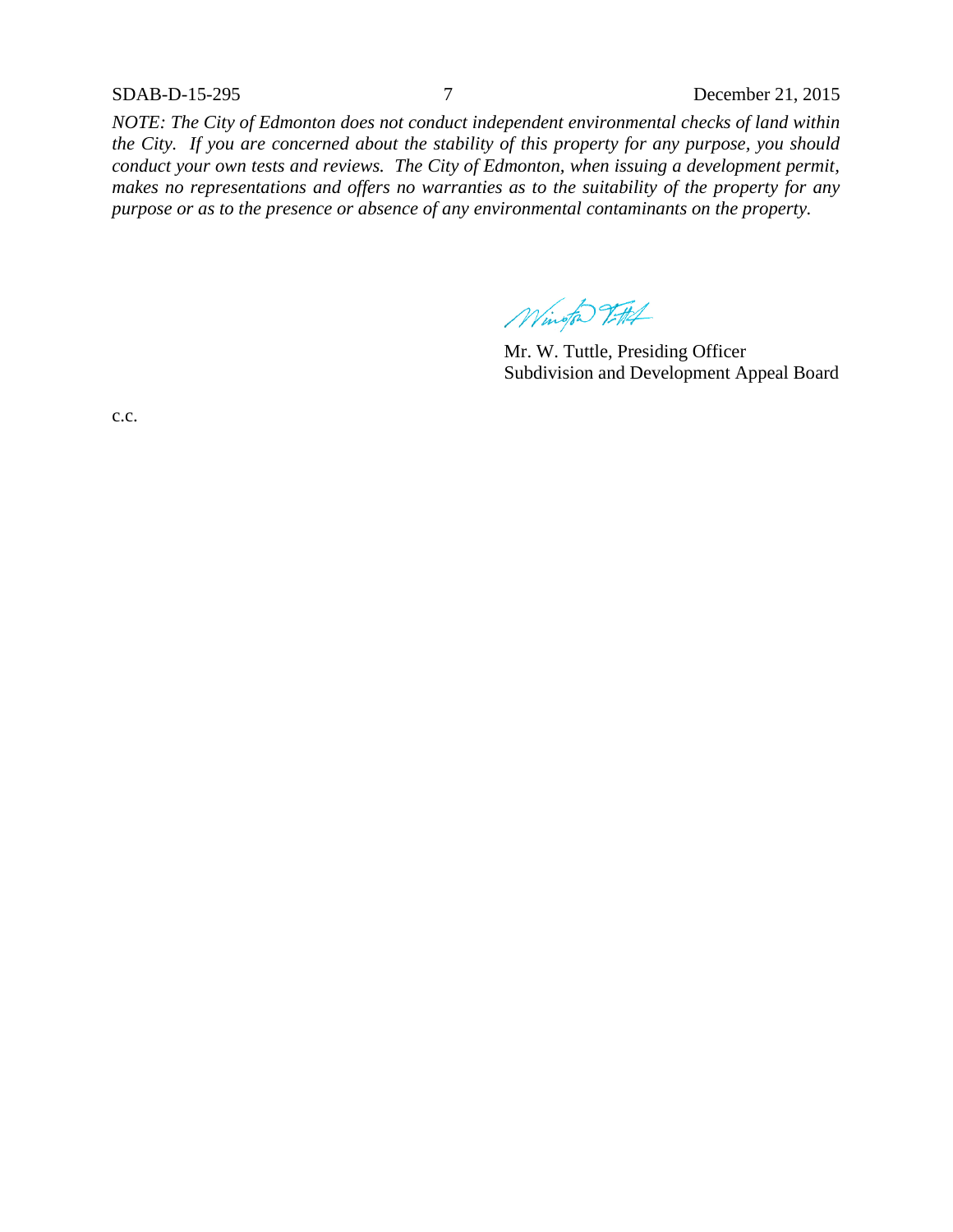# *Edmonton Subdivision and Development Appeal Board*

Churchill Building 10019 - 103 Avenue NW Edmonton, AB T5J 0G9 Phone: 780-496-6079 Fax: 780-577-3537 Email: sdab@edmonton.ca<br>Web: www.edmonton.ca Web: www.edmontonsdab.ca

Date: December 21, 2015 Project Number: 177925991-001 File Number: SDAB-D-15-296

# **Notice of Decision**

On December 9, 2015, the Subdivision and Development Appeal Board heard an appeal that was filed on November 23, 2015. The appeal concerned the decision of the Development Authority to approve the following development:

Construct a Single Detached House with front attached Garage (6.04m x 8.38m), front veranda, rear uncovered deck (4.07m x 2.74m), fireplace and Basement development (NOT to be used as an additional Dwelling). [unedited from the Development Permit]

The subject property is located on Plan 1320980 Blk 21 Lot 53, municipal description 16544 - 133 Street NW.

# **Summary of Hearing:**

At the outset of the appeal hearing, the Presiding Officer confirmed with the parties in attendance that there was no opposition to the composition of the panel.

The appeal was filed on time, in accordance with Section 686 of the *Municipal Government Act*, RSA 2000, c M-26.

The subject site is zoned RSL Residential Small Lot Zone. The development permit application was approved, subject to conditions and a variance granted in the minimum required distance from the house to the Side Lot Line, the property line shared with 16548 – 133 Street. The approved development permit application was subsequently appealed by a neighbouring property owner.

Prior to the hearing the following information was provided to the Board, copies of which are on file:

- Copy of the Development Application and the Approved Permit;
- Written submissions of the Development Officer, dated December 4, 2015;
- An email from the City of Edmonton's Building Permits and Inspection Services dated October 8, 2015;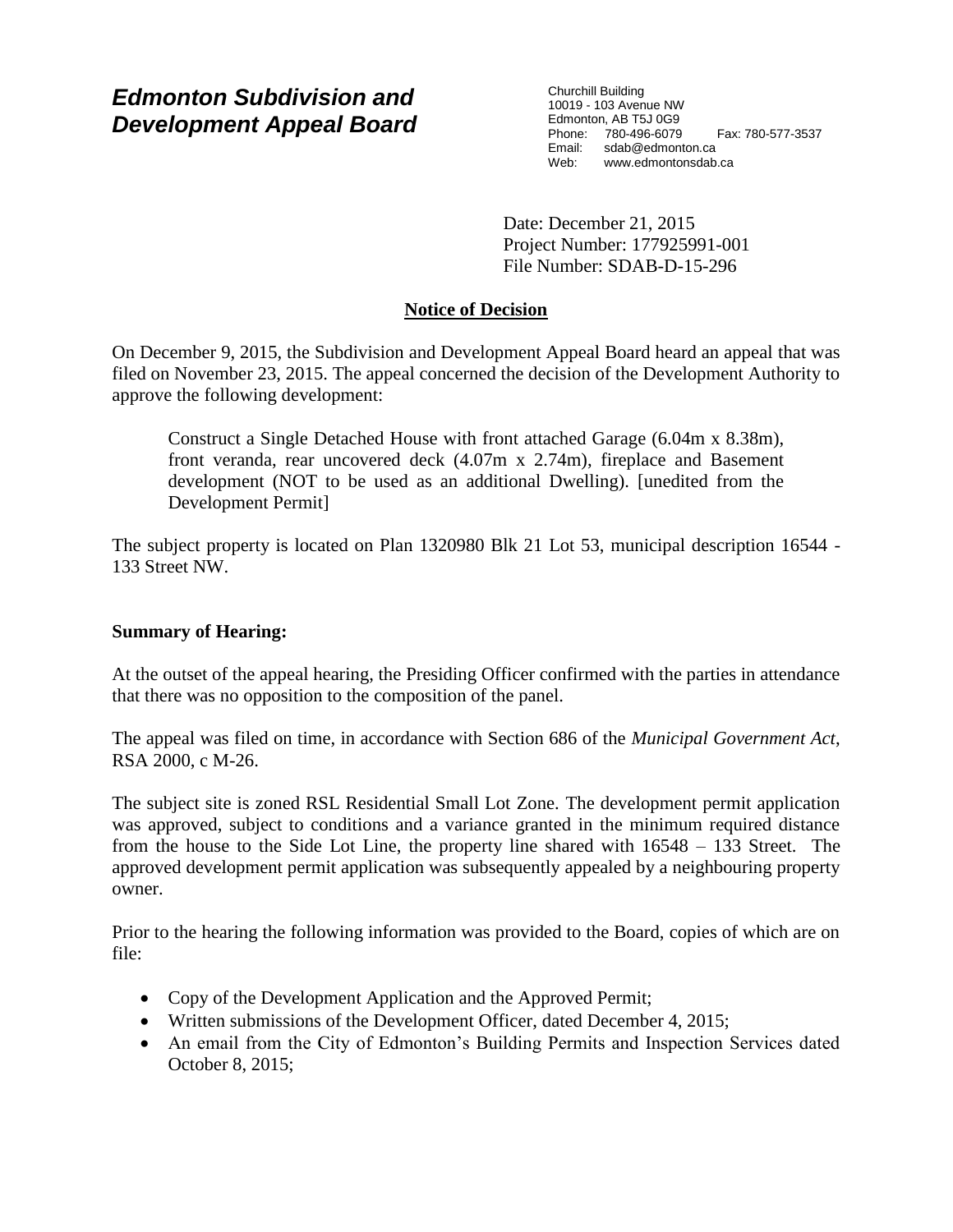- Copies of Site photographs showing the framing of the development and a Stop Work sticker;
- Respondent's written submissions and supporting documentation, received December 4, 2015; and
- Copy of the Oxford Neighbourhood Structure Plan.

## *i. Position of the Appellant, Ms. J. Rondeau*

- 1. She does not expect the development to be torn down, but she has safety concerns about the alcoves now being closer to her property. She would therefore like reassurances that all safety requirements have been met.
- 2. The Board acknowledged her concerns but clarified that the Board's jurisdiction does not permit it to deal with Safety Codes or Building Code matters.
	- *ii. Position of the Development Officer, Ms. E. Lai*
- 1. In response to the Respondent's submitted documents which state that the architectural drawings were wrong, she clarified that they are, in fact, correct; it is the plot plan that is wrong.
- 2. In response to the Appellant's safety concerns, she stated that it is her understanding that the Applicant has set up a meeting with a Building Codes officer. They will engage in further discussions regarding potential fire hazards.

### *iii. Position of the Respondent, Mr. K. Saleh*

- 1. They will comply with all safety requirements.
- 2. He noted that at no point is there less than 8 feet separating his property from hers. It is simply that there is more space on her side of the property line because her house is at an angle.
- 3. They acknowledge that they made a mistake when they submitted their development application, and missed the two inches difference.
- 4. He reiterated information from his written submissions, including his assertion that the City did not catch the error between the plot plan and architectural plan.
- 5. He clarified that they have stopped construction and have met all the lot drainage requirements.

# *iv. Rebuttal of the Appellant, Ms. J. Rondeau*

1. She disagreed with the Respondent's statement that there is at least 8 feet separating her property from his. Her pictures demonstrate that the distance from her eaves trough to the alcove protruding from the Respondent's property is less than 8 feet.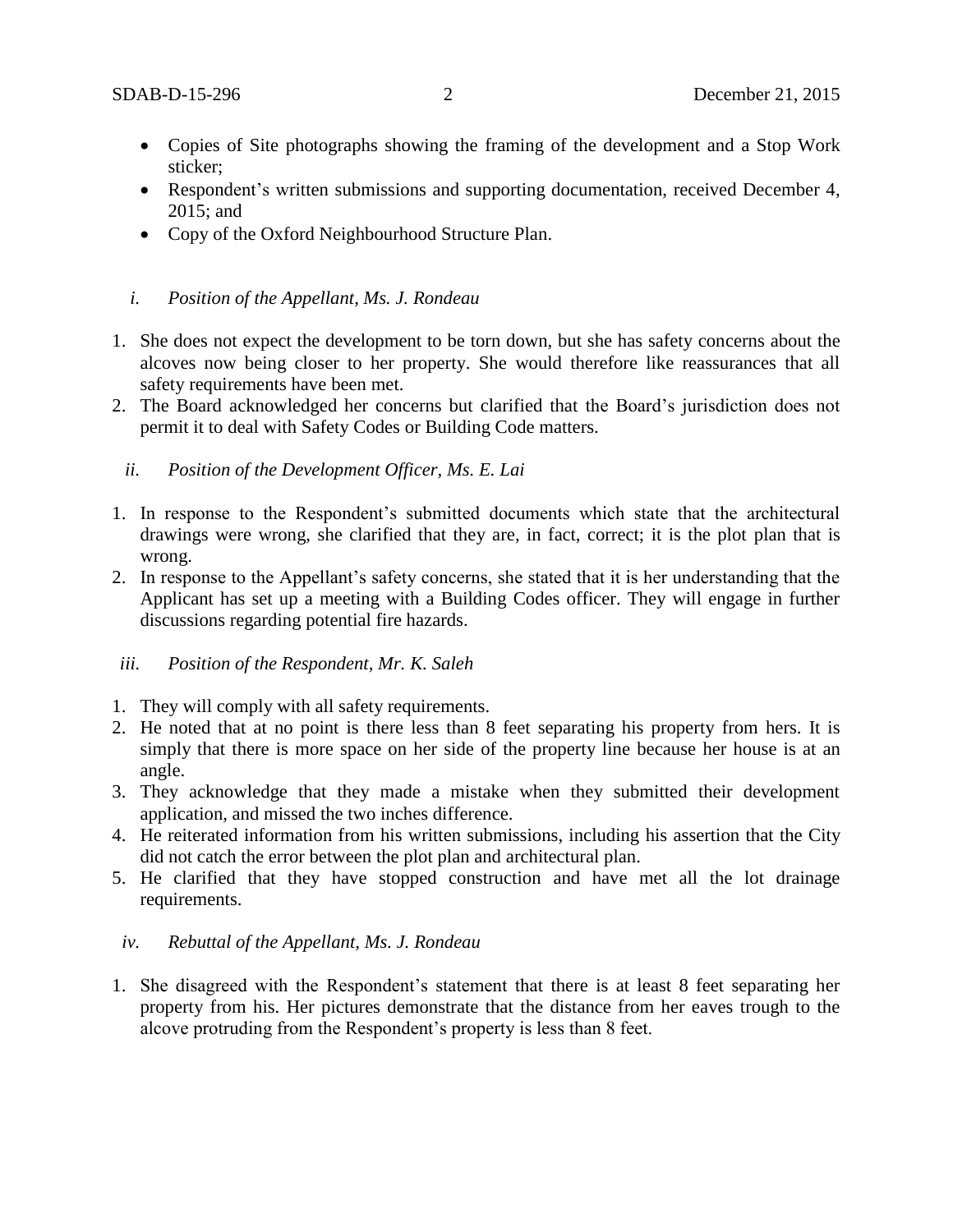The Board clarified that the separation distance is not measured from eaves, but from the foundation. In addition, even if a development permit is granted, the Respondent must still comply with Building Code requirements and various inspections.

## **Decision:**

The appeal is **DENIED** and the decision of the Development Authority is **UPHELD**. The development is **GRANTED** as applied for to the Development Authority, subject to the **CONDITIONS** as set out in the Development Permit.

### **Reasons for Decision:**

The Board finds the following:

- 1. The Board was not provided with compelling evidence to overturn the decision of the Development Authority.
- 2. The Appellant advised the Board that her primary concerns were not of a planning nature, but concerned safety and Building Code compliance.
- 3. Accordingly, the Board advised that such concerns are for Building Codes or a Safety Compliance Officer to follow up with.
- 4. The Board notes that the required variance to Side Setback is very minor, less than 3 inches.
- 5. The Board is satisfied that, based on the above reasons, the proposed development will not unduly interfere with the amenities of the neighbourhood, nor materially interfere with or affect the use, enjoyment or value of neighbouring parcels of land.

# **Important Information for the Applicant/Appellant**

- 1. This is not a Building Permit. A Building Permit must be obtained separately from the Sustainable Development Department, located on the  $5<sup>th</sup>$  Floor, 10250 – 101 Street, Edmonton.
- 2. Obtaining a Development Permit does not relieve you from complying with:
	- a) the requirements of the *Edmonton Zoning Bylaw*, insofar as those requirements have not been relaxed or varied by a decision of the Subdivision and Development Appeal Board;
	- b) the requirements of the *Alberta Safety Codes Act*, RSA 2000, c S-1;
	- c) the requirements of the *Permit Regulation*, Alta Reg 204/2007;
	- d) the requirements of any other appropriate federal, provincial or municipal legislation; and
	- e) the conditions of any caveat, covenant, easement or other instrument affecting a building or land.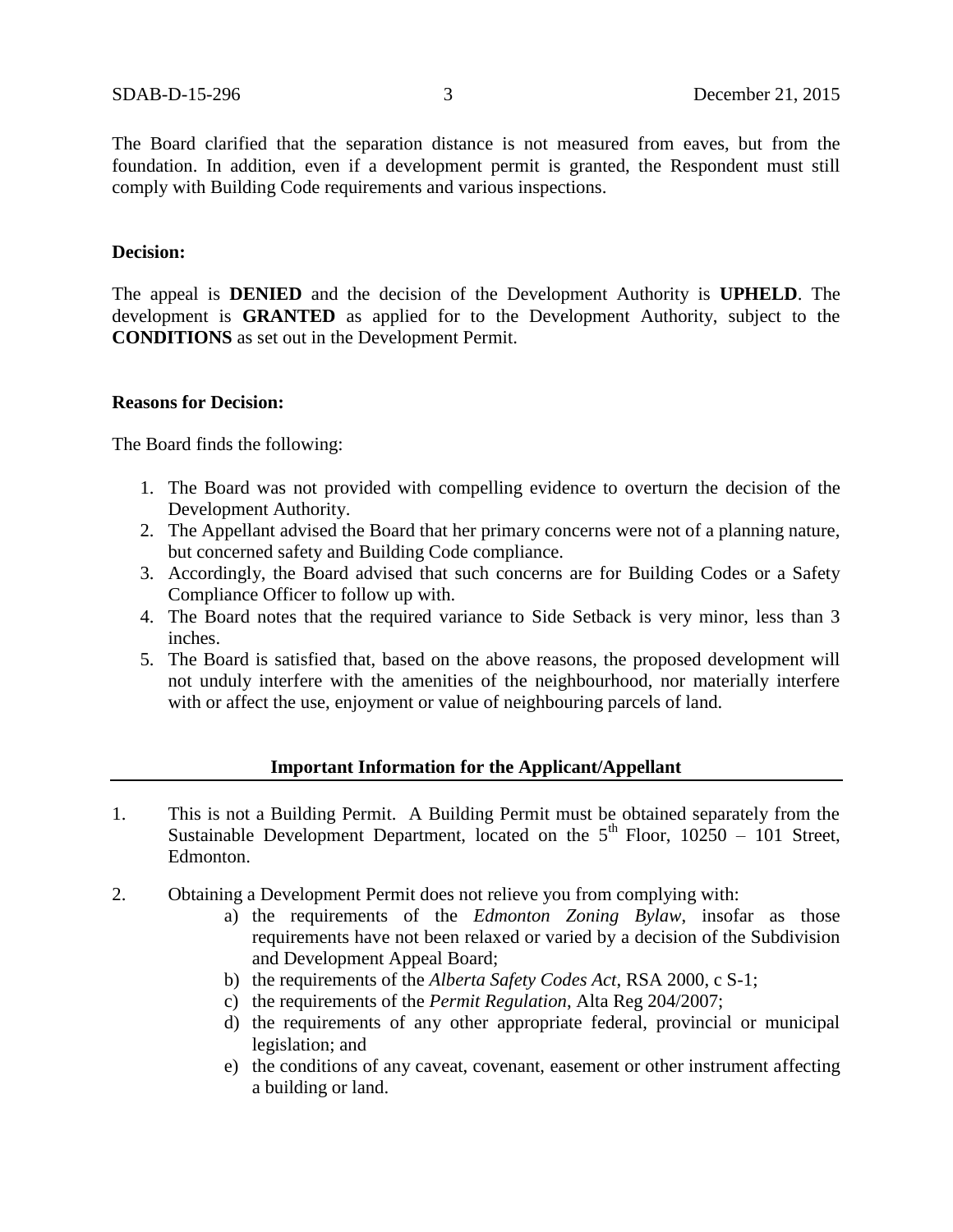- 3. When an application for a Development Permit has been approved by the Subdivision and Development Appeal Board, it shall not be valid unless and until any conditions of approval, save those of a continuing nature, have been fulfilled.
- 4. A Development Permit will expire in accordance to the provisions of Section 22 of the *Edmonton Zoning Bylaw 12800*, as amended.
- 5. This decision may be appealed to the Alberta Court of Appeal on a question of law or jurisdiction under Section 688 of the *Municipal Government Act*, RSA 2000, c M-26. If the Subdivision and Development Appeal Board is served with notice of an application for leave to appeal its decision, such notice shall operate to suspend the Development Permit.
- 6. When a decision on a Development Permit application has been rendered by the Subdivision and Development Appeal Board, the enforcement of that decision is carried out by the Sustainable Development Department, located on the 5th Floor, 10250 – 101 Street, Edmonton.

*NOTE: The City of Edmonton does not conduct independent environmental checks of land within the City. If you are concerned about the stability of this property for any purpose, you should conduct your own tests and reviews. The City of Edmonton, when issuing a development permit, makes no representations and offers no warranties as to the suitability of the property for any purpose or as to the presence or absence of any environmental contaminants on the property.*

Winter Titth

Mr. W. Tuttle, Presiding Officer Subdivision and Development Appeal Board

c.c.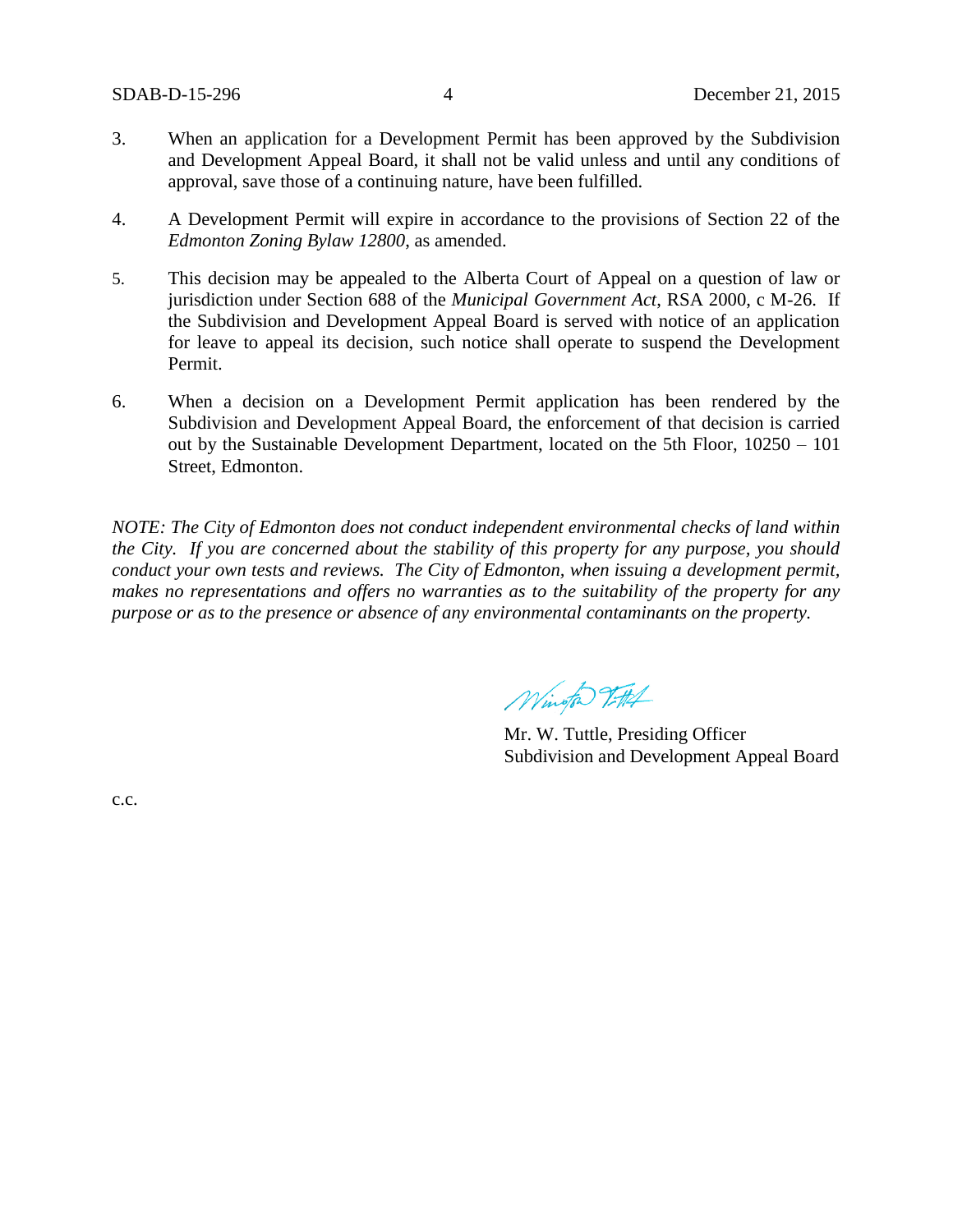# *Edmonton Subdivision and Development Appeal Board*

Churchill Building 10019 - 103 Avenue NW Edmonton, AB T5J 0G9 Phone: 780-496-6079 Fax: 780-577-3537 Email: sdab@edmonton.ca<br>Web: www.edmonton.ca Web: www.edmontonsdab.ca

Date: December 21, 2015 Project Number: 176775290-001 File Number: SDAB-D-15-294

# **Notice of Decision**

On December 9, 2015, the Subdivision and Development Appeal Board heard an appeal that was filed on November 16, 2015. The appeal concerned the decision of the Development Authority to approve the following development:

Change the Use from Professional, Financial and Office Support Services to Child Care Services (max 94 children, 12 -12-18 months, 30 -19 Months-3yrs, 32 - 3yrs-4.5yrs, 20 - 4.5yr-7yrs) and to construct interior and exterior alterations (rooftop on-site outdoor playspace) (College Plaza, Childcare Facility) [unedited from the Development Permit]

The subject property is located on Plan 5384RS Blk 158 Lot 1A, municipal description 8440 - 112 Street NW.

# **Summary of Hearing:**

At the outset of the appeal hearing, the Presiding Officer confirmed with the parties in attendance that there was no opposition to the composition of the panel.

The appeal was filed on time, in accordance with Section 686 of the *Municipal Government Act*, RSA 2000, c M-26.

The subject site is zoned DC2 Site Specific Development Control Provision. The development permit application was approved subject to conditions, and subsequently appealed by an adjacent property owner.

Prior to the hearing the following information was provided to the Board, copies of which are on file:

- Written submissions of the Appellant, received December 9, 2015;
- Copy of the Approved Development Permit;
- Written submissions of the Development Officer, dated November 25, 2015;
- Fire Services Memorandum, dated Oct 27, 2015;
- Copy of DC2 Site Specific Development Control Provision, Section 2.732; and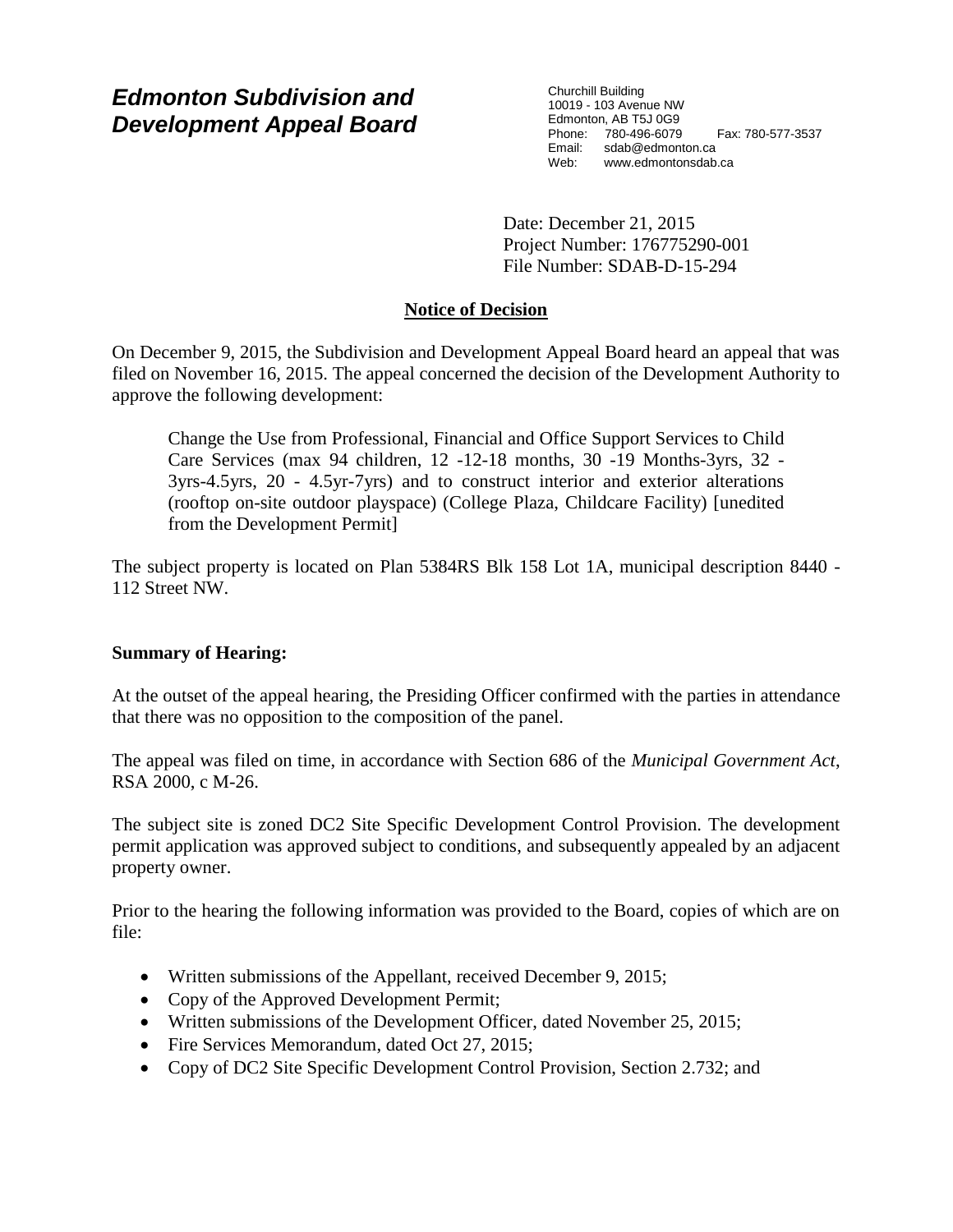- Copy of the Garneau Area Redevelopment Plan.
- *i. Position of the Appellant, Alberta Health Services*
- 1. The Appellant was represented by Mr. S. Alexander, who stressed that the appeal is limited to the approved rooftop playspace.
- 2. As of the date of the appeal, there had been 399 helicopters land at the heliport in 2015.
- 3. He referenced a letter from Transport Canada dated December 7, 2015. The letter stated:

If a decision is made to move ahead and build the child care facility a thorough Transport Canada safety assessment will be carried out…. Once completed a determination would then be made to allow the continued operation, restricted operation or complete closure of the heliport all together.

- 4. He referred to the "Transitional Surface", which provides space for helicopters to hover and situate themselves prior to landing. Part of this area is directly above the subject property, and the rotor wash (the local air circulation or wind caused by a helicopter's spinning rotors) will be felt on the rooftop of the subject property where the proposed playspace will be developed.
- 5. He referred to Policy 325.5 from Standard 325 *Heliports*, a document that outlines the minimum technical specifications at a heliport necessary for compliance with Part III of the *Canadian Aviation Regulations*, SOR/96-433, in particular, Section 305.23(2) of the Regulations.
- 6. Policy 325.5 of the Standards document includes an Information Note, which states:

Rotor downwash can cause a safety hazard to people and equipment on the ground in the immediate vicinity of a helicopter. The size and weight of the helicopter, as well as the ambient wind direction and speed, have a significant effect on the extent of this hazard. A protection area around the helicopter rotor(s), measured from the tip of the rotor blade, *that is approximately 3 times the overall length of the largest helicopter using the heliport,* is considered suitable in most weather conditions. [emphasis added]

- 7. The Appellant provided a list of helicopters that use the heliport, including a U.S. Army Sikorsky Black Hawk (UH-60L), with an empty weight of 4,819 kg (10,624 lbs) or a gross weight of 9,980 kg (22,000 lbs).
- 8. Approximately once a year, the U.S. Army uses the heliport to land a Black Hawk for a military exercise. In addition, the Canadian Armed Forces have unfettered access to the heliport, and are not required to notify any party prior to making use of the heliport.
- 9. While a helicopter hovers within the Transitional Surface, debris will be blown around.
- 10. If children are in the play space that is within this Transitional Surface, it is possible that debris from the play space as well as debris from the rooftops of surrounding buildings could land within the play area.
- 11. The use of the Transitional Surface on a day-to-day basis is unknown, therefore, it is simply safest to leave the area empty.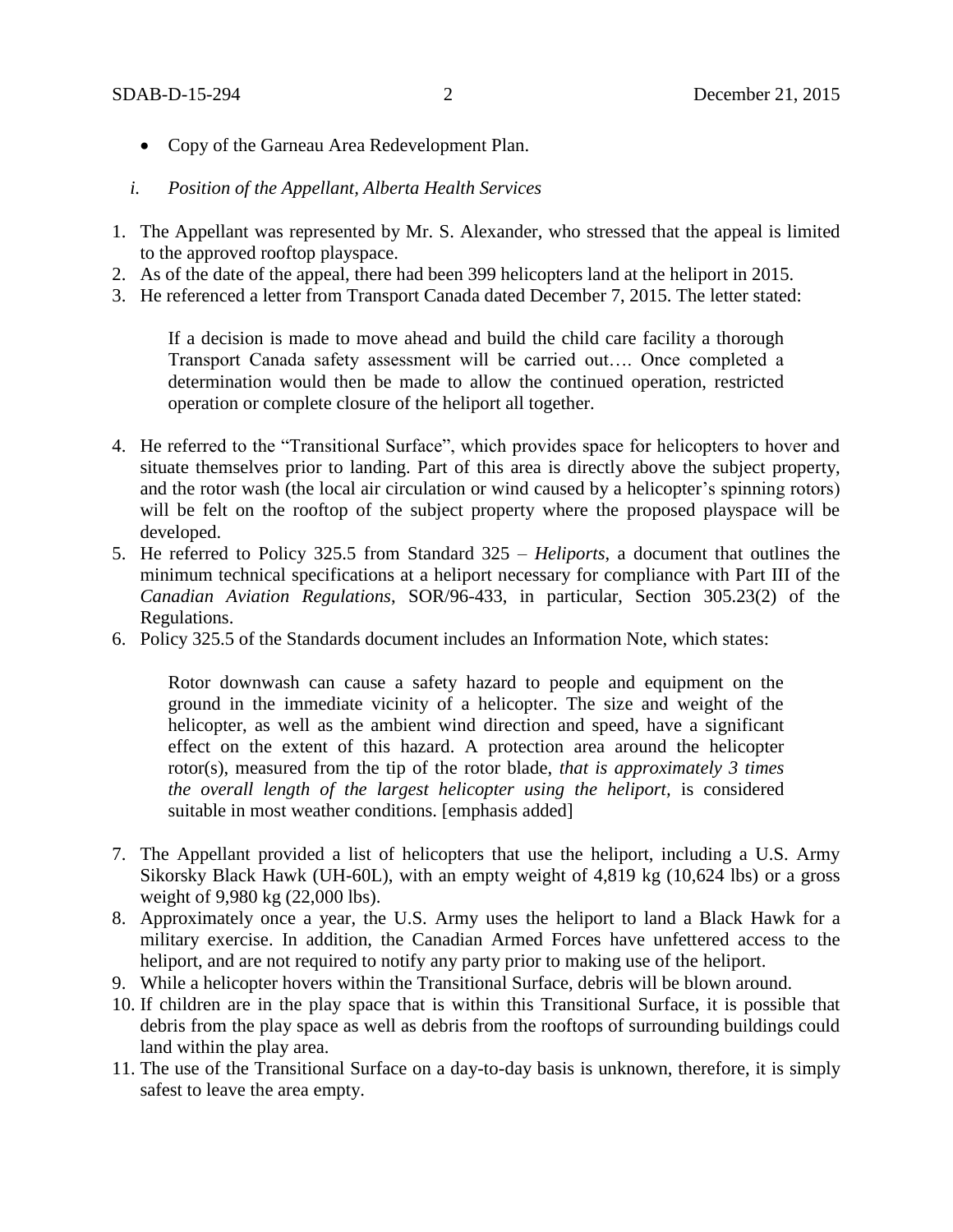- 12. He believes that the heliport is essential to the operation of the hospital as well as the provision of emergency services.
- 13. He acknowledged that helicopter accidents can happen at any time. However, the more buildings around the Transitional Surface, and the closer one's location is to the heliport, the greater the risk of an accident.
- 14. He acknowledged that two nearby buildings, which are 20 storeys and 28 storeys tall, could shelter some of the rotor wash, but also clarified that rotor wash is not simply a vertical effect, as it radiates outward and spreads. The buildings could magnify the effect of the rotor wash, similar to the effect experienced near tall buildings on windy days.
- 15. He stated that the heliport is approximately nine storeys high, and the play area is located on the second storey. Rotor wash can be felt even at ground level, which is approximately 10 feet lower than the subject property.
- 16. He clarified that the older heliport formerly located at the emergency building of the University of Alberta Hospital is no longer operational.
- 17. It is possible that the flight path which the Transitional Surface is tied to may be moved, but flight paths are based on the location of the actual heliport. Moving the flight path further west may not necessarily solve the problem as there are also other buildings to the west. Ultimately, it will be up to Transport Canada to determine the feasibility of new flight paths.
- 18. Although it may be possible to implement a communications process whereby an incoming helicopter could radio in to Alberta Health Services or directly to the daycare, such a setup would add an element of delay.
- 19. Mr. T. Holliday, also from Alberta Health Services, stated that in his experience, military craft "write their own rules" and will come directly onto the heliport without notice, following flight paths or hovering.
- 20. The number one priority of heliport operators is to ensure that there is no debris when helicopters fly in. However, they cannot control loose rocks or debris on or near other buildings.

### *ii. Position of the Development Officer, Ms. E. Peacock*

- 1. She did not know about the helicopter flight path or Transitional Surface when she conducted her review.
- 2. When the Development Authority reviews Child Care Services applications, they have to consider noise, so that is a concern she has with the Proposed Development.
- 3. She noted that although Section 80(8)(a) references various considerations such as noise and noxious or hazardous adjacent Uses, there is no reference to helicopters.
- 4. Under Section 14.9 of the *Edmonton Zoning Bylaw,* "The Development Officer may require an applicant for a Development Permit to submit…environmental site assessments, risk assessment studies and risk management plans and/or exposure control plans".
- 5. She acknowledged that by failing to consider the nearby heliport before issuing the development permit, it could be interpreted that the Development Authority failed to follow the directions of council, which would allow the Board to substitute its own decision, pursuant to Section 641(4)(b) of the *Municipal Government Act.*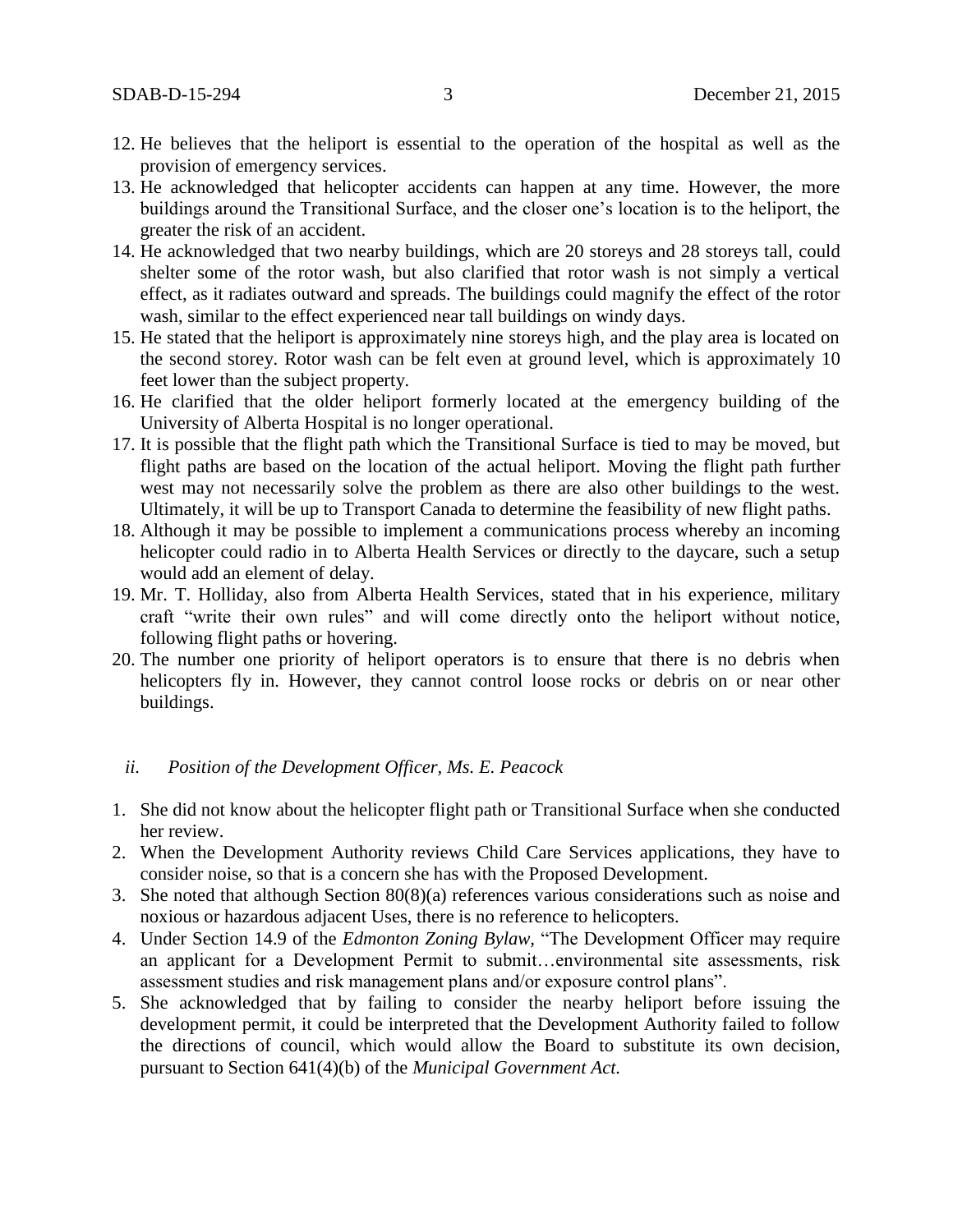- 6. She referenced an adjacent 20-storey building and a nearby 28 storey building to the east, which could provide some buffer between the heliport and the playspace.
- 7. Having heard the information provided by the Appellant, she acknowledged that there is risk associated with wind pushing debris and rocks onto the play area.
- 8. She confirmed that there is a play area just east of the development that is at Grade; however, Alberta Child Care Services requires that daycares have an on-site play space, which is why this play space must be located on the second level. She confirmed that the proposed play area is sheltered on three sides.
- 9. Although she does not have the expertise to assess rotor wash on a 20 storey building, she believes mitigation measures could be taken by removing the risk factors from the development.
- 10. One option is to install an overhead projection or dome-like structure that could protect the play area from falling debris, but there may be light/shade requirements for play areas, and the projection may not meet those requirements.
- 11. In any event, she does not know what the actual risk is, and therefore cannot order mitigation measures.
- 12. Even if a Development Permit is granted, the development would still have to meet Alberta Child Care Licensing standards.
- 13. When questioned by the Board, she acknowledged that if Transport Canada's assessment results in the closure of the heliport, there would be no risk posed to the play area.

# *iii. Position of the Respondent, Mr. V. Wansink*

- 1. He suggested that the actual play space is outside the Transitional Surface, but the Board noted that the map provided by the Appellant appears slightly skewed, as evidenced by the sun shadowing.
- 2. It is not possible to relocate the play space, because Child Care Licensing requires that it be within easy walking distance to the daycare.
- 3. No other area of the roof is suitable: in fact, most of the roof is not even on the same level as the play space.
- 4. He does not want any risk to the children. There will be a solid deck over the gravel on the roof and fencing all around the play space, but he does not know whether the rotor wash from incoming helicopters will cause toys to fly around or debris to fall from nearby buildings.
- 5. Even if the Development Authority's decision is upheld, he would still like to know what the risk is. Unfortunately, Alberta Child Care Licensing will not even look at completing a risk assessment until money has already been invested into building the daycare and play space.
- 6. He believes Transport Canada should be able to provide some sort of statistics about rotor wash.

# *iv. Rebuttal of the Appellant, Mr. S. Alexander*

1. He showed the Board a sketch, demonstrating how, despite the sheltering of surrounding buildings, wind from the rotor wash circulates in all directions, which will lead to debris bouncing off of buildings to land within the play area.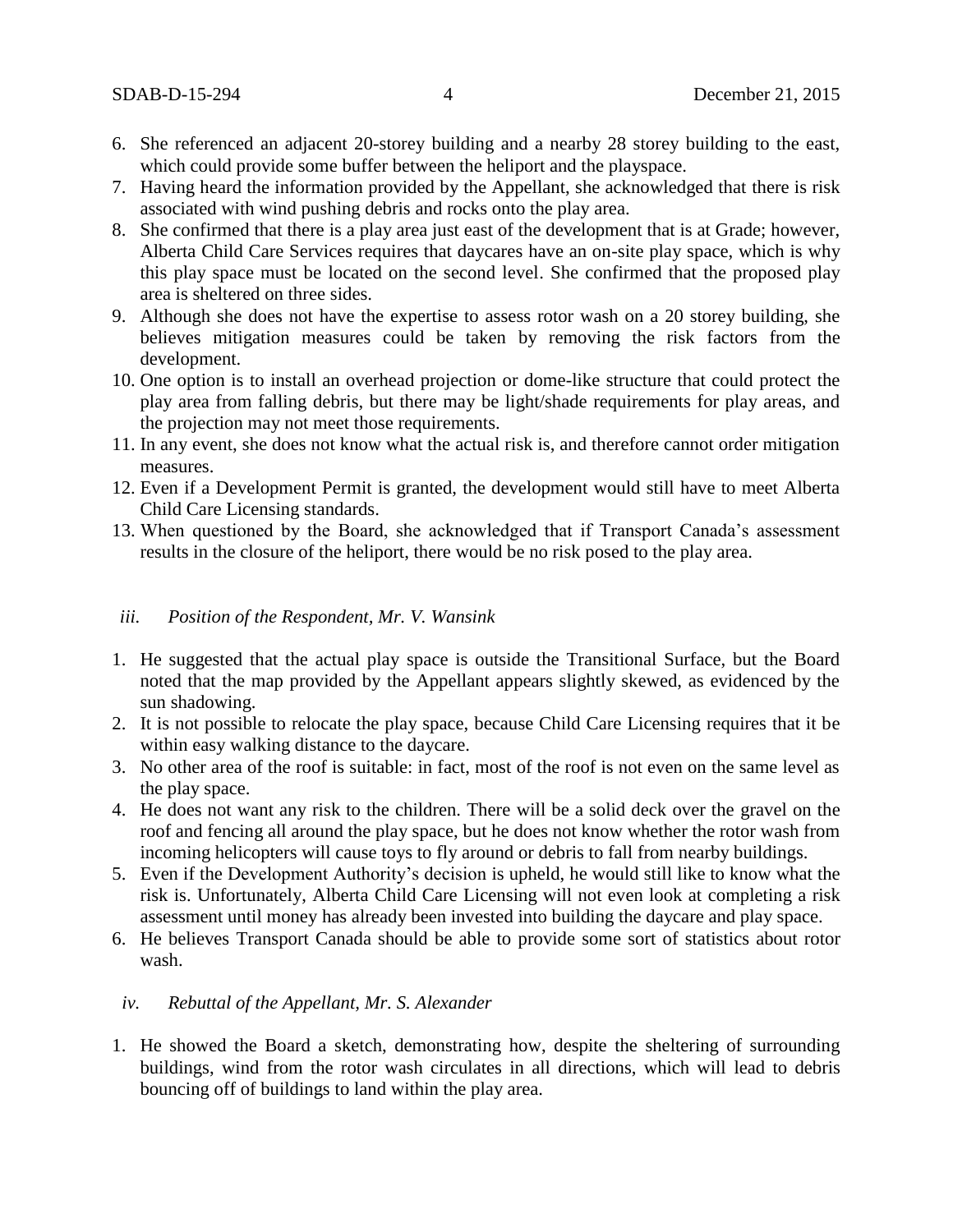- 2. Irrespective of the rotor wash, there is still concern about noise.
- 3. He noted that if the development is approved and Transport Canada's subsequent assessment results in the heliport's closure, it will be a loss of \$3 million dollars.
- 4. He confirmed that he is representing both the interests of Alberta Health Services in ensuring access to emergency services by air, as well as the safety interests of the children who will use the proposed play space.
- 5. He believes it could take months for a risk assessment to be completed by Transport Canada.

## **Decision:**

The appeal is **ALLOWED** and the decision of the Development Authority is **REVOKED**. The development is **REFUSED** for the following reasons.

## **Reasons for Decision:**

The Board finds the following:

- 1. Child Care Services is a Listed Use under Section DC2.732.
- 2. Section 641(4)(b) of the *Municipal Government Act* states:

Despite section 685, if a decision with respect to a development permit application in respect of a direct control district

- $(a)$  …
- (b) is made by a development authority, the appeal is limited to whether the development authority followed the directions of council, and if the subdivision and development appeal board finds that the development authority did not follow the directions it may, in accordance with the directions, substitute its decision for the development authority's decision.
- 3. The first question this Board must consider when faced with an appeal within a DC2 Direct Control Zone is whether the Development Authority followed the directions of Council when it approved the proposed development.
- 4. In making this determination, the Board turns to Section 720.3(3) of the *Edmonton Zoning Bylaw,* which states: "All Regulations in the Zoning Bylaw shall apply to development in the Direct Control Provision, unless such Regulations are specifically excluded or modified in a Direct Control Provision."
- 5. With respect to regulations in the Zoning Bylaw that apply to Child Care Services, Section 80 states, in part:

A Child Care Service shall comply with the following regulations:

…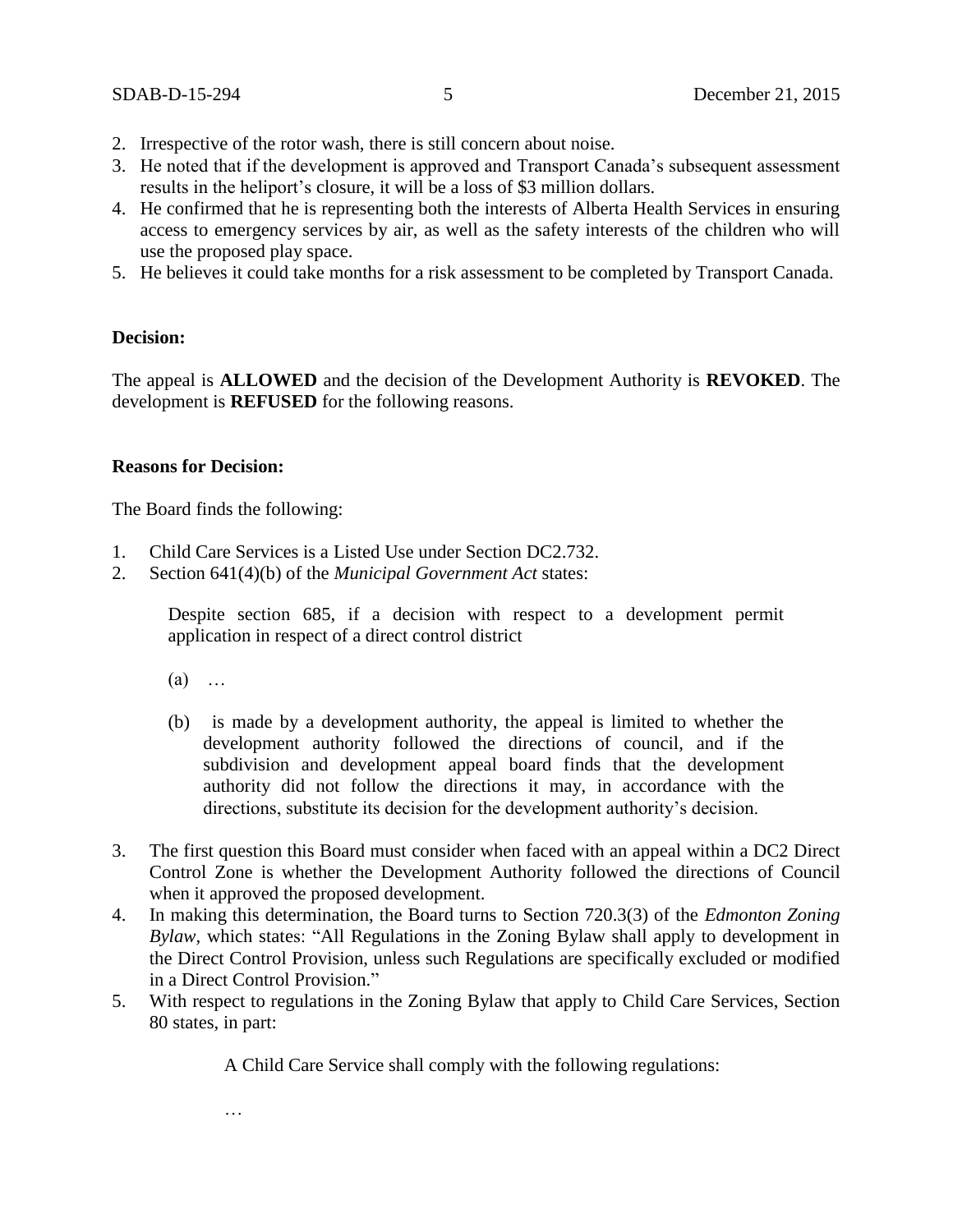- 4. the Development Officer shall, when deciding whether to approve or refuse a Child Care Service in a Commercial Zone, take into account, among other matters, traffic, noise and proximity to hazardous uses to ensure the proposed Child Care Service is in a safe location; …
- 8. where on-site outdoor play space is provided, pursuant to the Provincial *Child Care Licensing Regulation*, it shall comply with the following regulations:
- a. noisy, noxious or hazardous adjacent Uses such as, *but not limited to,* loading/unloading areas, garbage bins, large parking lots, arterial roads, passenger drop-off areas, rail lines, Light Rail Transit lines or stormwater lakes should either be avoided or their effects mitigated through landscaping, buffering, fencing, or other means [emphasis added];
- *b.* outdoor play space shall be located at ground level. *If no reasonable opportunity exists for at Grade outdoor play space, the Development Officer may approve an above Grade outdoor play space provided that the following conditions are met:*
	- *i. secure perimeter fencing is provided that is at least 1.83 m in height and is located a reasonable distance from the edge of the building;*
	- *ii. roof top mechanical equipment is located a reasonable distance away from the play space to avoid sources of noise and fumes unless the mechanical equipment is designed so that it does not create adverse effects related to noise and fumes and can be integrated into the play area;* [emphasis added]
- c. outdoor play space shall be securely enclosed on all sides with the exception of developments proposed on zoned Sites US and AP where existing play fields are proposed as outdoor play space;
- d. in a Residential Zone, outdoor play space may be allowed in any Yard, providing it is designed to limit any interference with other Uses, or the peaceful enjoyment of the properties of nearby residents, through fencing, landscaping, buffering and the placement of fixed play equipment;
- e. in any Non-residential Zone, the outdoor play space shall not be located in any Yard that abuts a public roadway unless the design, size and other characteristics of the proposed play space mitigate the potential impact from the roadway traffic upon children using the play space…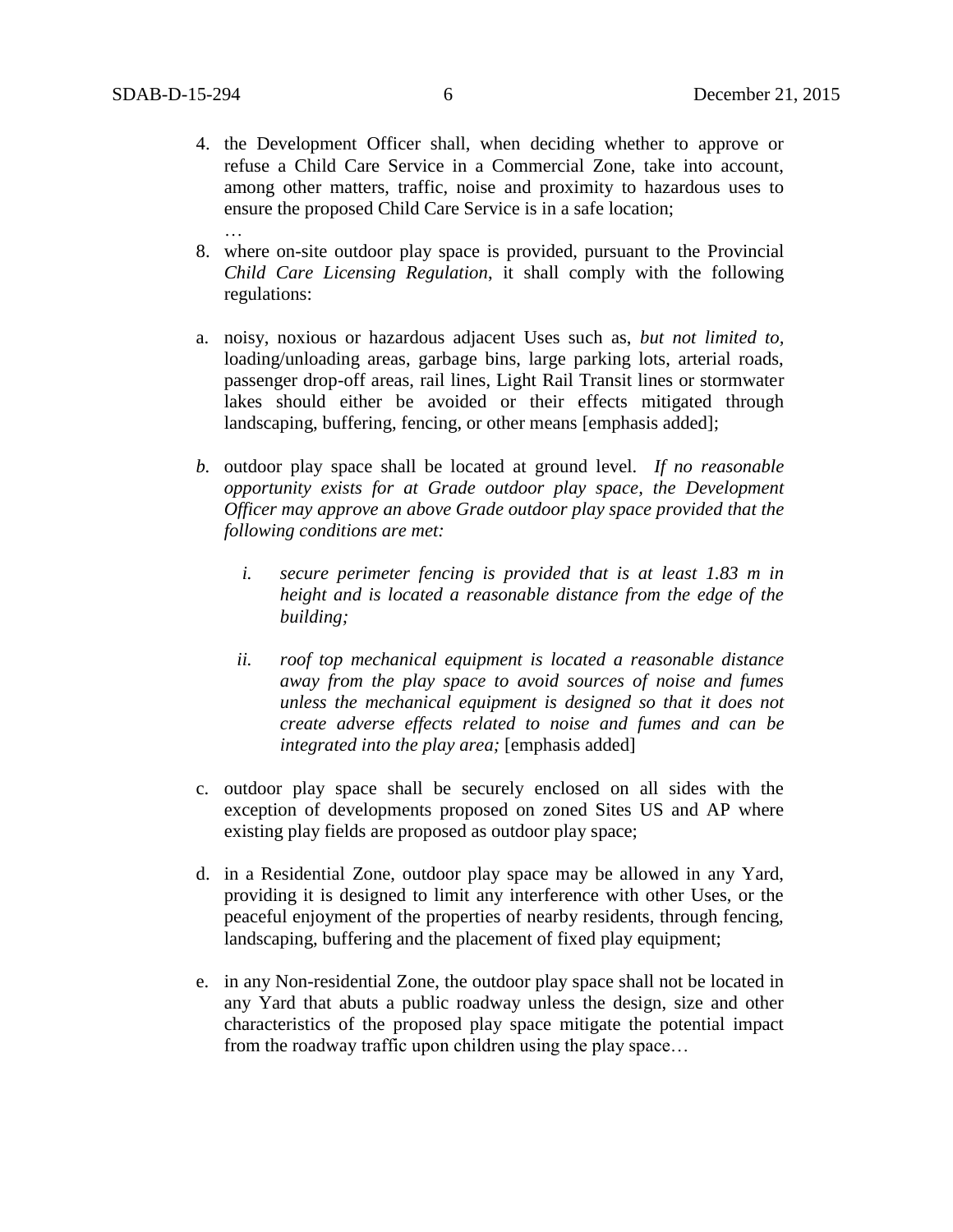- 6. The Development Officer gave evidence, which the Board accepts, wherein she confirmed she was not aware of the heliport at the nearby Mazankowski Alberta Heart Institute ("MAHI") when she approved the development permit, which is the subject of this appeal.
- 7. In response to further questioning from the Board on this subject, the Development Officer stated that had she known of the heliport and of the safety concerns raised by the Appellant, she would have asked the Respondent to provide a risk assessment pursuant to Section 14.9 of the *Edmonton Zoning Bylaw,* which states:

The Development Officer may require an applicant for a Development Permit to submit any information, including but not limited to: environmental site assessments, risk assessment studies and risk management plans and/or exposure control plans that, in the opinion of the Development Officer, is required to determine that the Site is suitable for the full range of uses contemplated in the Development Permit application.

- 8. Accordingly, the Board finds that the directions of council were not followed due to the Development Officer's admitted failure to consider the potential for noisy and hazardous conditions caused by the heliport in relation to the proposed development.
- 9. Although heliports are not specifically mentioned in Section  $80(8)(a)$ , the Board finds that if a garbage container can be considered potentially noisy, noxious, or hazardous as an adjacent use, then it follows that a high volume helicopter landing pad could be considered within this class as well.
- 10. In light of the foregoing, the Board may substitute its decision for that of the Development Authority to ensure that the directions of council are followed.
- 11. Based on the wording of Section 80.8(a), it is clear that the safety of children is paramount when approving an outdoor play space.
- 12. In addition to the above, Alberta Health Services gave evidence that there are approximately 400 landings at the heliport each year.
- 13. Some of these landings are without notice, such as when the Canadian Armed Forces exercises its unfettered access to the heliport during medical emergencies.
- 14. The Appellant advised the Board that although the heliport is located 9 storeys above street level, the rotor wash can be felt at street level.
- 15. One of the flight paths runs very close to the proposed play area and the Transitional Surface is very close to if not directly above the play area.
- 16. Although the play area is located near a 20 storey and a 28 storey building which may provide some shelter to the second storey play area, the Board placed weight on the opinion of the Appellant that these buildings could magnify the rotor wash effect. Rocks and debris can be spun up by the rotor wash, bouncing off neighbouring tall buildings and onto the second storey play area below.
- 17. It was made clear to the Board that debris from adjacent areas is out of the control of both the Appellant and the Respondent, which was part of the Appellant's concerns over the potential safety hazards to the proposed development.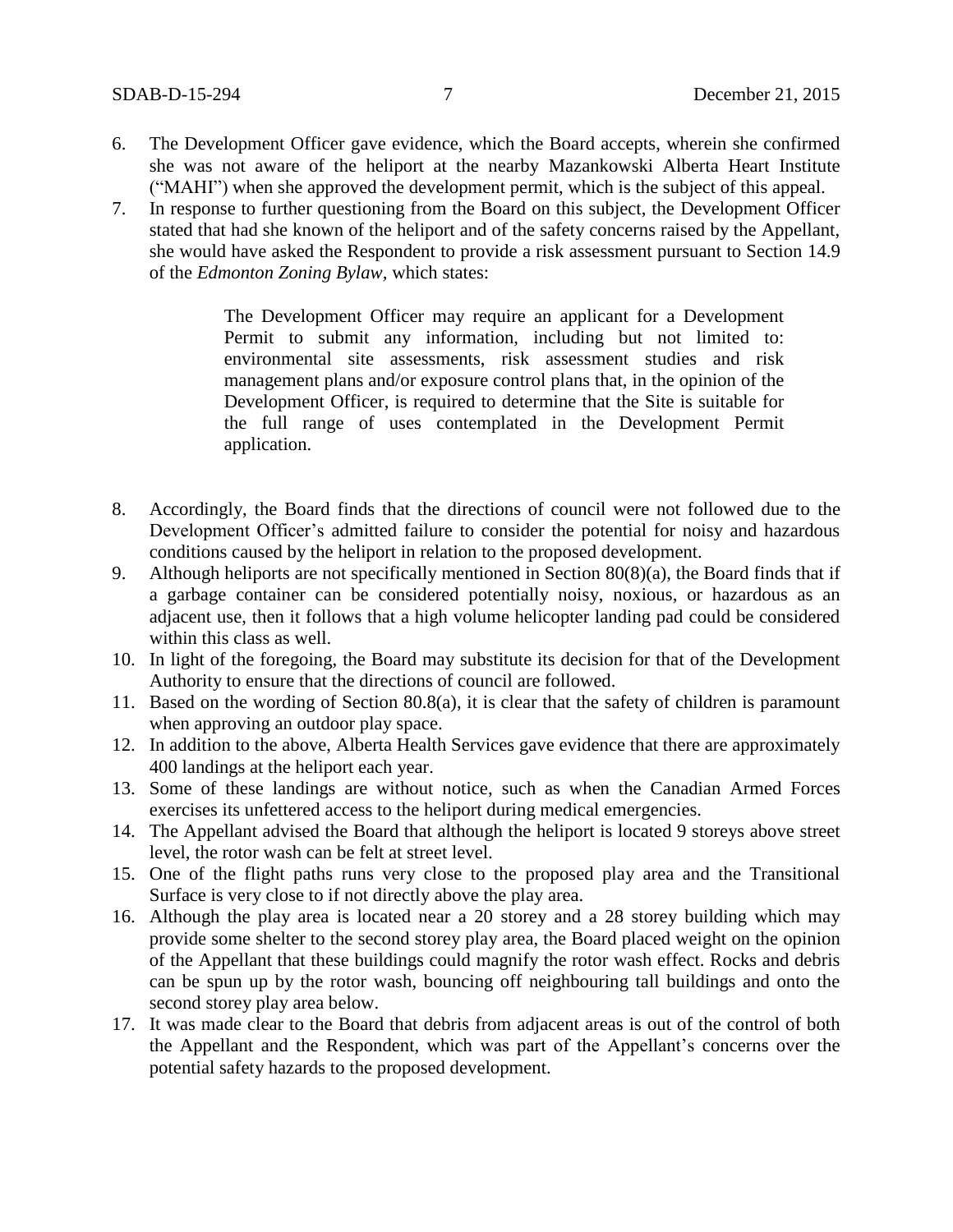- 18. From the evidence submitted, the Board is of the view that the Appellant has raised legitimate concerns that the operation of the heliport could potentially be noisy and hazardous to users of the proposed outdoor play area.
- 19. The wishes of council, as found in Section 80.8(a), require that with respect to outdoor play spaces, noisy, noxious or hazardous adjacent Uses must either be avoided or mitigated.
- 20. In the circumstances, the Board is of the opinion that it would be prudent to require a detailed study prepared by experts in the field to accurately evaluate the risk.
- 21. In the absence of such a study indeed, of any expert evidence the Board believes that it is impossible to determine if the heliport constitutes a noisy noxious or hazardous Use or if there are acceptable risk mitigation measures. Accordingly, the Development Permit should not be issued until a risk assessment has been completed.

### **Important Information for the Applicant/Appellant**

- 1. This is not a Building Permit. A Building Permit must be obtained separately from the Sustainable Development Department, located on the  $5<sup>th</sup>$  Floor,  $10250 - 101$  Street, Edmonton.
- 2. Obtaining a Development Permit does not relieve you from complying with:
	- a) the requirements of the *Edmonton Zoning Bylaw*, insofar as those requirements have not been relaxed or varied by a decision of the Subdivision and Development Appeal Board;
	- b) the requirements of the *Alberta Safety Codes Act*, RSA 2000, c S-1;
	- c) the requirements of the *Permit Regulation*, Alta Reg 204/2007;
	- d) the requirements of any other appropriate federal, provincial or municipal legislation; and
	- e) the conditions of any caveat, covenant, easement or other instrument affecting a building or land.
- 3. When an application for a Development Permit has been approved by the Subdivision and Development Appeal Board, it shall not be valid unless and until any conditions of approval, save those of a continuing nature, have been fulfilled.
- 4. A Development Permit will expire in accordance to the provisions of Section 22 of the *Edmonton Zoning Bylaw 12800*, as amended.
- 5. This decision may be appealed to the Alberta Court of Appeal on a question of law or jurisdiction under Section 688 of the *Municipal Government Act*, RSA 2000, c M-26. If the Subdivision and Development Appeal Board is served with notice of an application for leave to appeal its decision, such notice shall operate to suspend the Development Permit.
- 6. When a decision on a Development Permit application has been rendered by the Subdivision and Development Appeal Board, the enforcement of that decision is carried out by the Sustainable Development Department, located on the 5th Floor, 10250 – 101 Street, Edmonton.